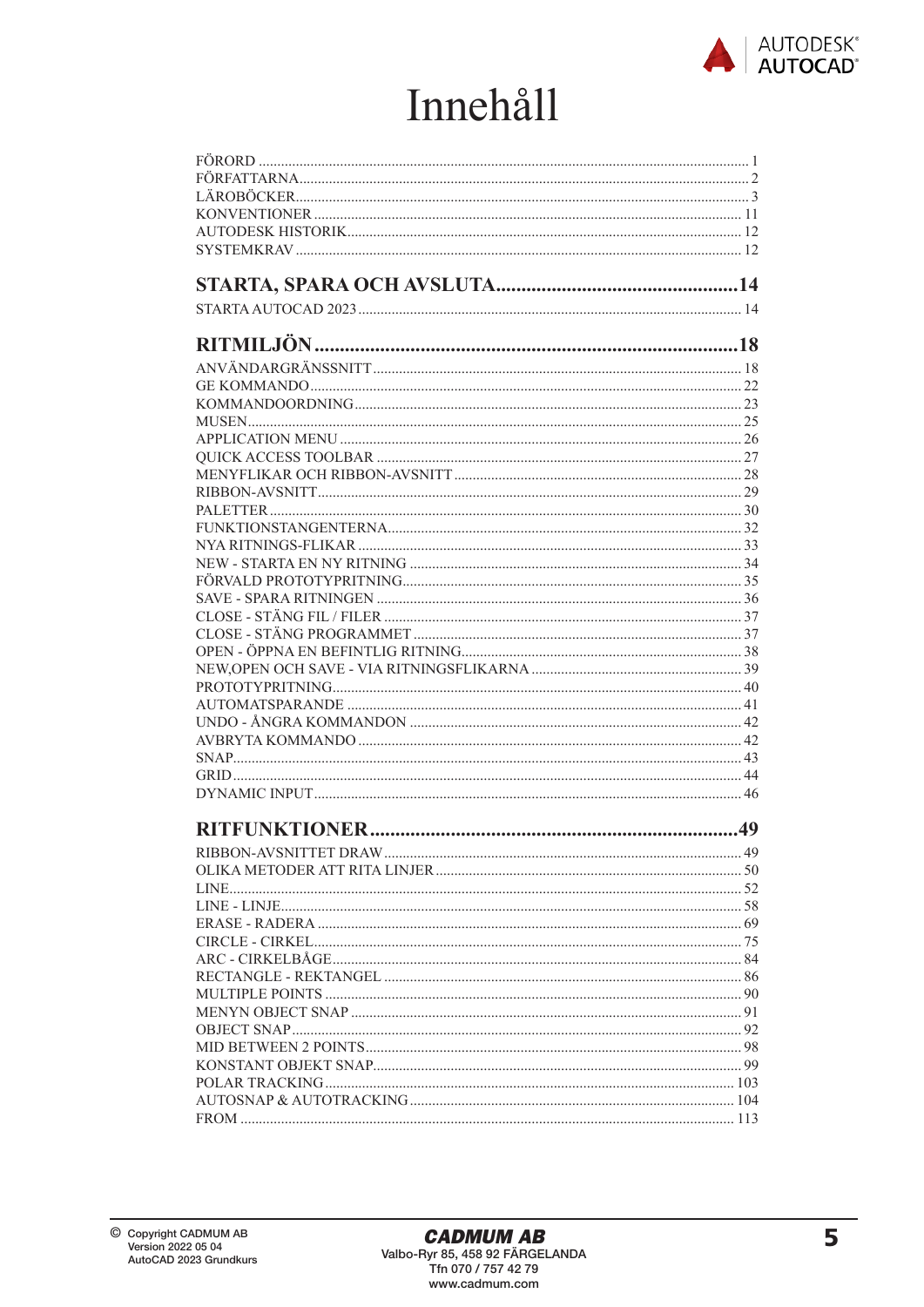

| I OCKED LAYER FADING | 201 |
|----------------------|-----|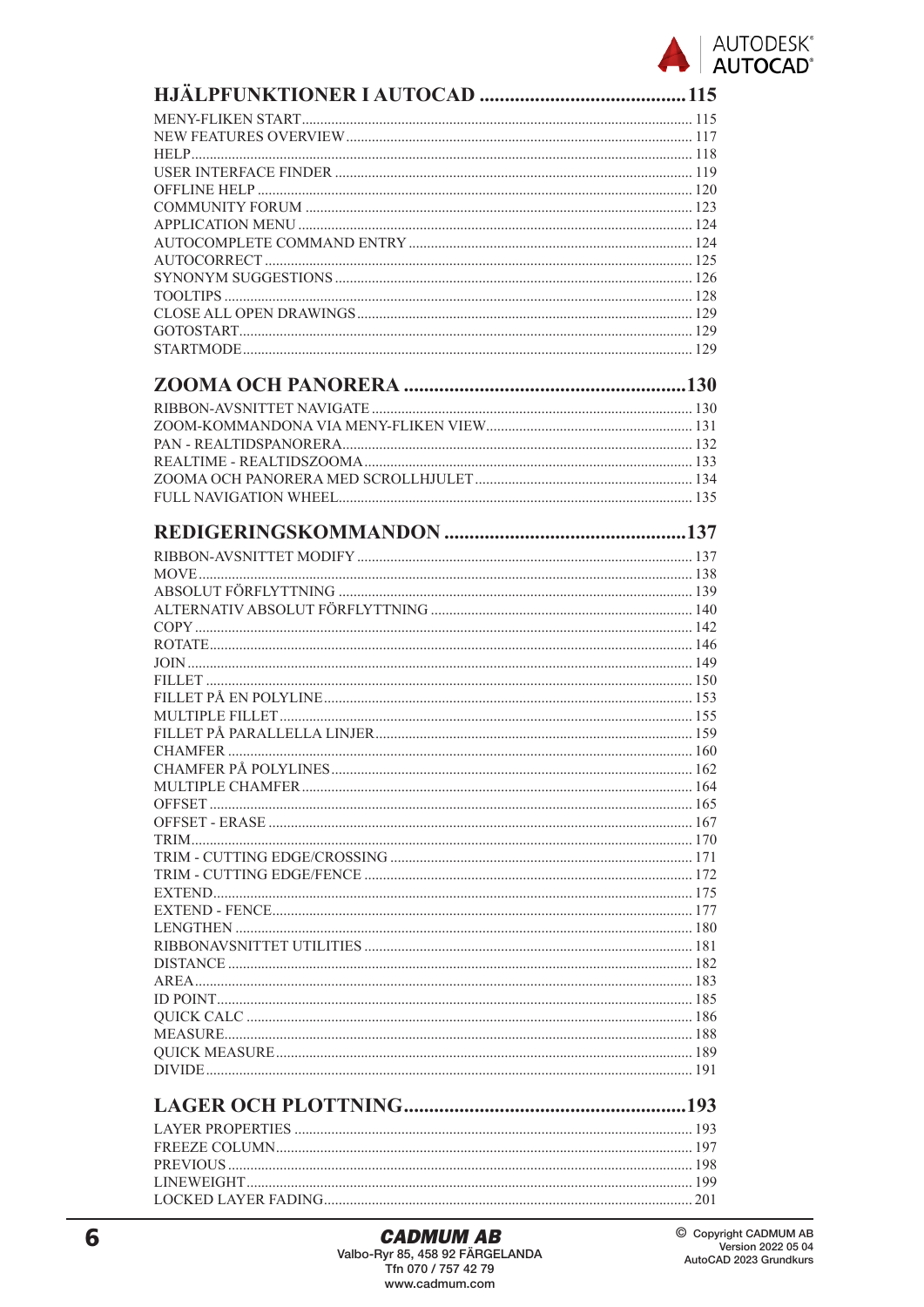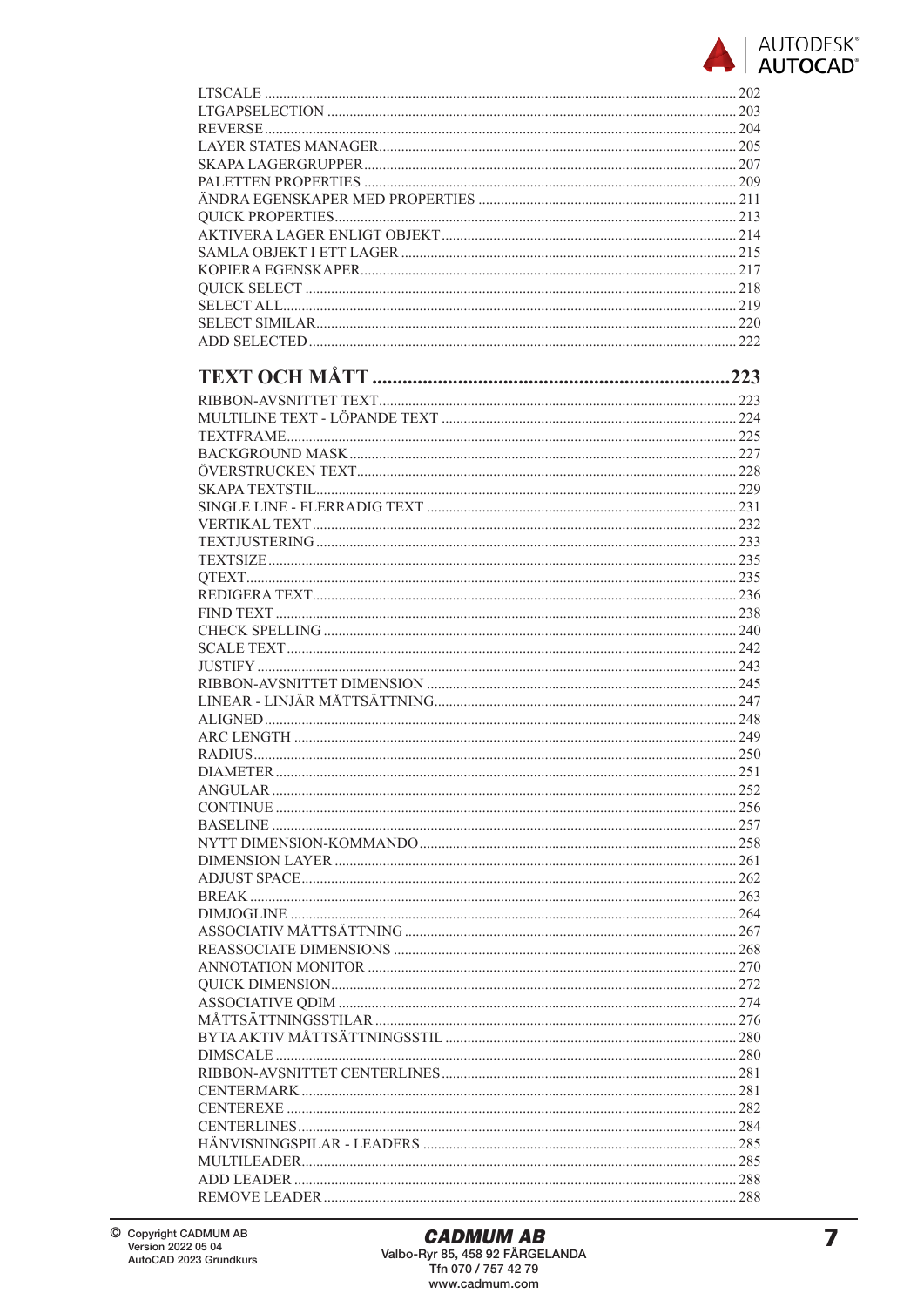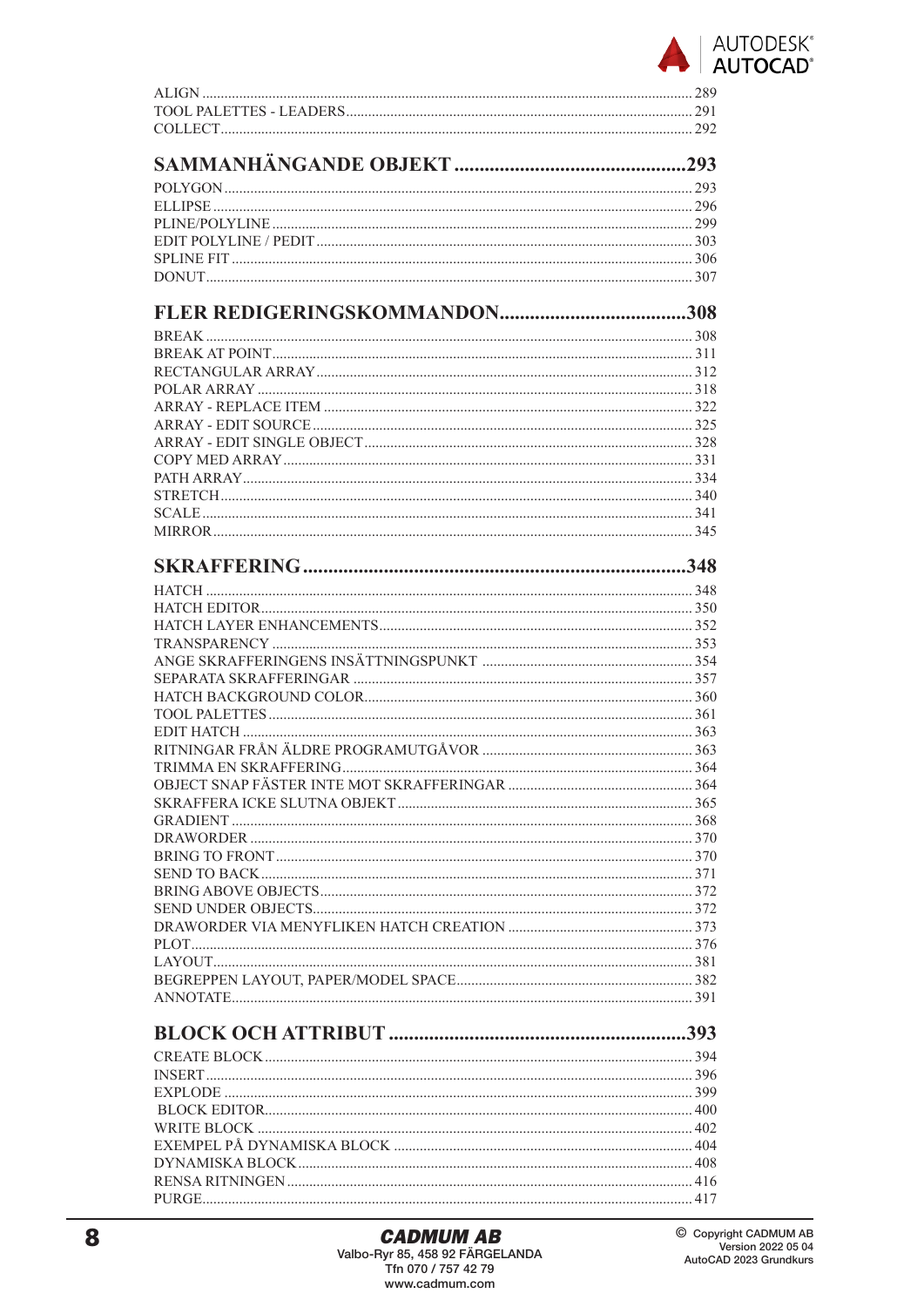